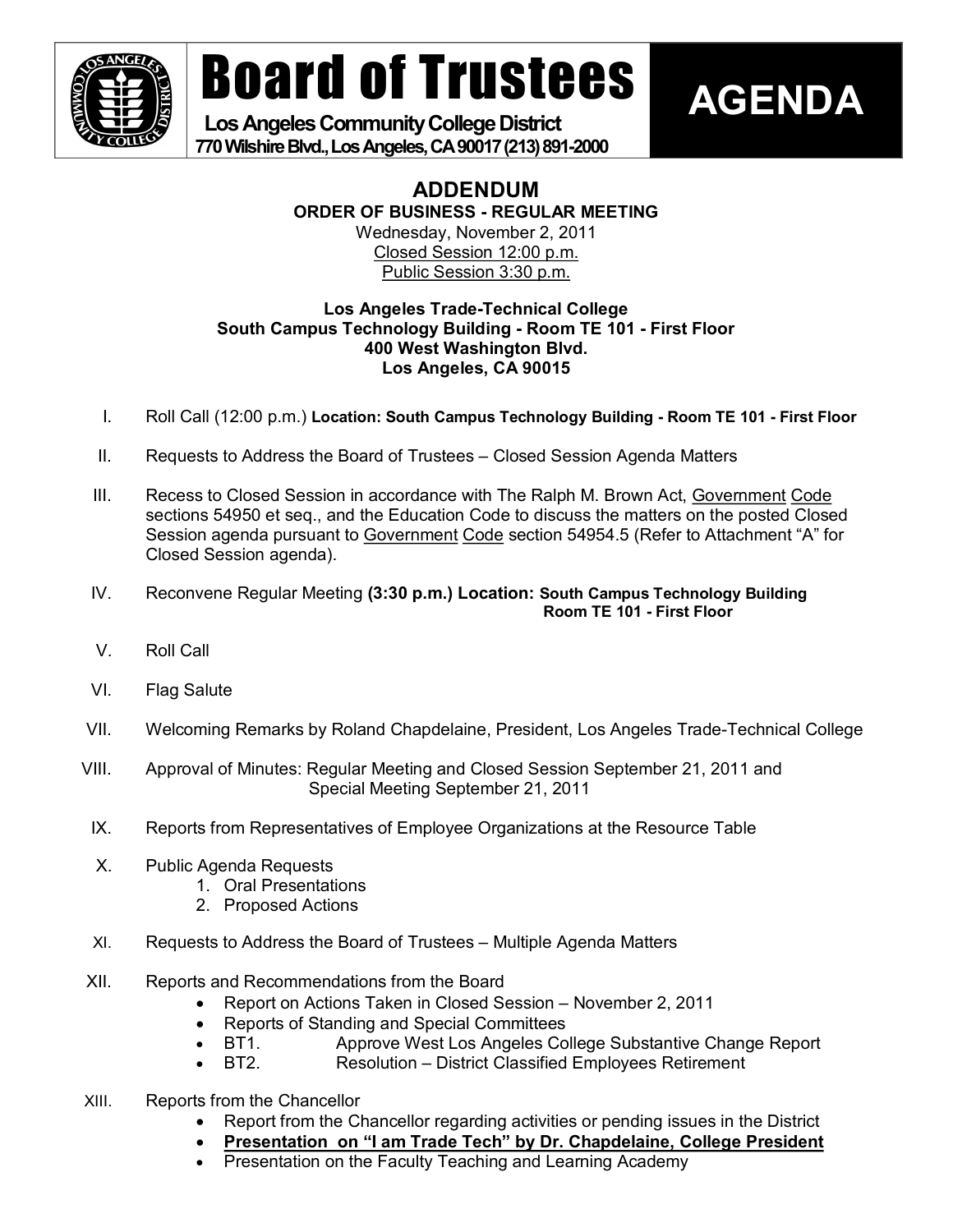**ORDER OF BUSINESS** November 2, 2011 Page 2

#### XIV. Consent Calendar

| <b>AIV.</b> | VUIISCHI VAICHUAI                                        |                                                                     |  |
|-------------|----------------------------------------------------------|---------------------------------------------------------------------|--|
|             | <b>Matters Requiring a Majority Vote</b>                 |                                                                     |  |
|             | BF1.                                                     | <b>Budget Revisions and Appropriation Transfers</b>                 |  |
|             | BSD1.                                                    | <b>Ratifications for Business Services</b>                          |  |
|             | BSD <sub>2</sub> .                                       | <b>Business Services Routine Report</b>                             |  |
|             | FPD1.                                                    | Facilities Planning and Development Routine Report                  |  |
|             | FPD <sub>2</sub> .                                       | <b>Authorize Master Procurement Agreements</b>                      |  |
|             | HRD1.                                                    | <b>Personnel Services Routine Actions</b>                           |  |
|             | HRD2.                                                    | <b>Authorize Executive Employment Actions</b>                       |  |
|             | ISD1.                                                    | Approval of Educational Programs and Courses                        |  |
|             | ISD <sub>2</sub> .                                       | <b>Authorization of Student Travel</b>                              |  |
|             | ISD <sub>3</sub> .                                       | Approve Expulsions: Los Angeles Trade-Technical College and Los     |  |
|             |                                                          | <b>Angeles City College</b>                                         |  |
|             | PC1.                                                     | <b>Personnel Commission Action</b>                                  |  |
|             | $\bullet$                                                | Correspondence                                                      |  |
|             | <b>Matters Requiring a Super Majority Vote</b>           |                                                                     |  |
|             | BSD <sub>3</sub> .                                       | <b>Ratify Lease Agreements</b>                                      |  |
|             |                                                          |                                                                     |  |
| XV.         | Recommendations from the Chancellor                      |                                                                     |  |
|             | CH <sub>1</sub> .                                        | Appointments to the District Citizens' Oversight Committee for      |  |
|             |                                                          | Propositions A/AA and Measure J Bond Programs                       |  |
|             | FPD3.                                                    | Adopt Resolution to Dedicate Real Property to City of Monterey Park |  |
| XVI.        |                                                          | Notice Reports and Informatives                                     |  |
|             | BF/A.                                                    | <b>Informative] 2011-2012 First Quarter Financial Status Report</b> |  |
|             | CH/A.                                                    | [Notice] Adopt Board Rule Change Regarding Counsel Selection        |  |
|             |                                                          | Procedure for Stop Notice Cases and Construction Claims             |  |
|             |                                                          |                                                                     |  |
| XVII.       | Announcements and Indications of Future Proposed Actions |                                                                     |  |
|             |                                                          |                                                                     |  |
| XVIII.      | Adjournment                                              |                                                                     |  |
|             |                                                          |                                                                     |  |
|             |                                                          |                                                                     |  |

**\* \* \* \* \* \* \* \* \* \* \* \* \* \* \* \* \* \* \* \* \* \* \* \* \* \* \* \* \* \* \*** 

**Next Regularly Scheduled Board Meeting Wednesday, November 16, 2011 (Public Session scheduled for 3:30 p.m.) Educational Services Center Board Room – First Floor 770 Wilshire Blvd. Los Angeles, CA 90017 \* \* \* \* \* \* \* \* \* \* \* \* \* \* \* \* \* \* \* \* \* \* \* \* \* \* \* \* \* \* \***

In compliance with Government Code section 54957.5(b), documents made available to the Board after the posting of the agenda that relate to an upcoming public session item will be made available by posting on the District's official bulletin board located in the lobby of the Educational Services Center located at 770 Wilshire Boulevard, Los Angeles, California 90017. Members of the public wishing to view the material will need to make their own parking arrangements at another location.

If requested, the agenda shall be made available in appropriate alternate formats to persons with a disability, as required by Section 202 of the American with Disabilities Act of 1990 (42 U.S.C. Section 12132), and the rules and regulations adopted in implementation thereof. The agenda shall include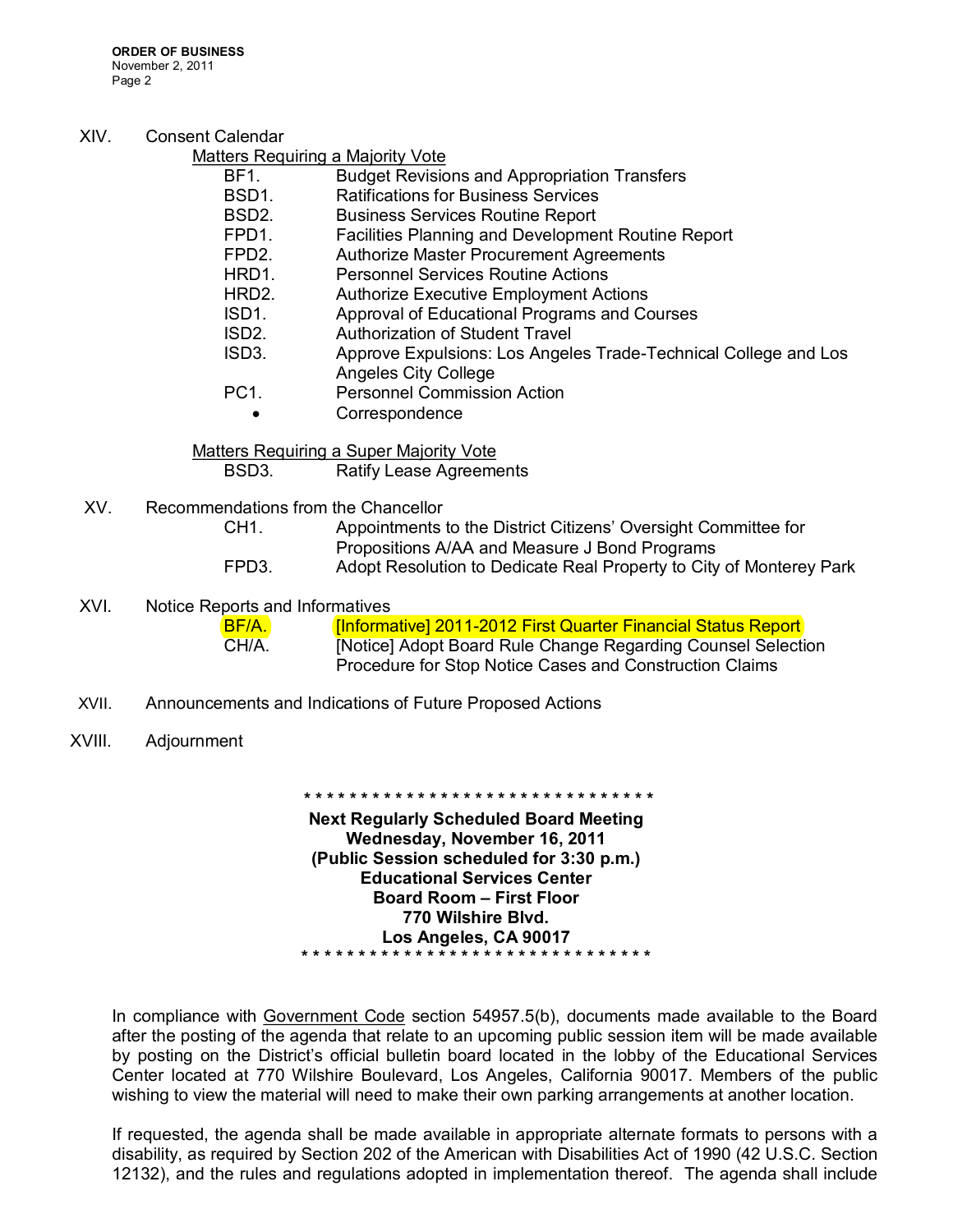# **LOS ANGELES COMMUNITY COLLEGE DISTRICT BOARD OF TRUSTEES**

# **MINUTES - REGULAR MEETING**

#### Wednesday, November 2, 2011 . 12:00 p.m. Los Angeles Trade-Technical College South Campus Technology Building . Room TE 101 - First Floor 400 West Washington Blvd. . Los Angeles, California 90015

The regular meeting of the Board of Trustees of the Los Angeles Community College District (LACCD) was called to order at 12:10 p.m. with President Miguel Santiago presiding.

On roll call the following members were present: Mona Field, Tina Park, Nancy Pearlman, Miquel Santiago, Scott J. Svonkin, and Steve Veres. Absent: Kelly Candaele (arrived at 12:25 p.m.). Student Trustee Amber I. Barrero was not present.

Chancellor Daniel J. LaVista was present.

#### REQUESTS TO ADDRESS THE BOARD OF TRUSTEES - CLOSED SESSION AGENDA MATTERS

Ms. Camille Goulet, General Counsel, stated that in accordance with The Ralph M. Brown Act, Mr. Lateef Knight, a permanent classified employee assigned to Pierce College as a Custodian, has requested that he be allowed to speak at the public session of the Board of Trustees. Mr. Knight was present.

Mr. Michael Shanahan, Interim Senior Associate Vice Chancellor, Human Resources, explained what should occur with respect to the disciplinary case.

Ms. Camille Goulet, General Counsel, explained the process for dismissing a permanent classified employee.

Mr. Shanahan summarized the charges against Mr. Knight.

Mr. James Bradley, Union Steward, SEIU Local 99, addressed the Board on behalf of Mr. Knight.

Mr. Knight addressed the Board regarding the charges against him.

#### **RECESS TO CLOSED SESSION**

Motion by Trustee Svonkin, seconded by Trustee Park, to recess to Closed Session in accordance with The Ralph M. Brown Act, Government Code sections 54950 et seq., and the Education Code to discuss the matters on the posted Closed Session agenda pursuant to Government Code section 54954.5 (see Attachment A).

APPROVED: 6 Ayes

The regular meeting recessed to Closed Session at 12:17 p.m.

(Trustee Candaele arrived at 12:25 p.m.)

#### **RECONVENE REGULAR MEETING**

The regular meeting of the Board of Trustees of the LACCD reconvened at 3:32 p.m. with President Miguel Santiago presiding.